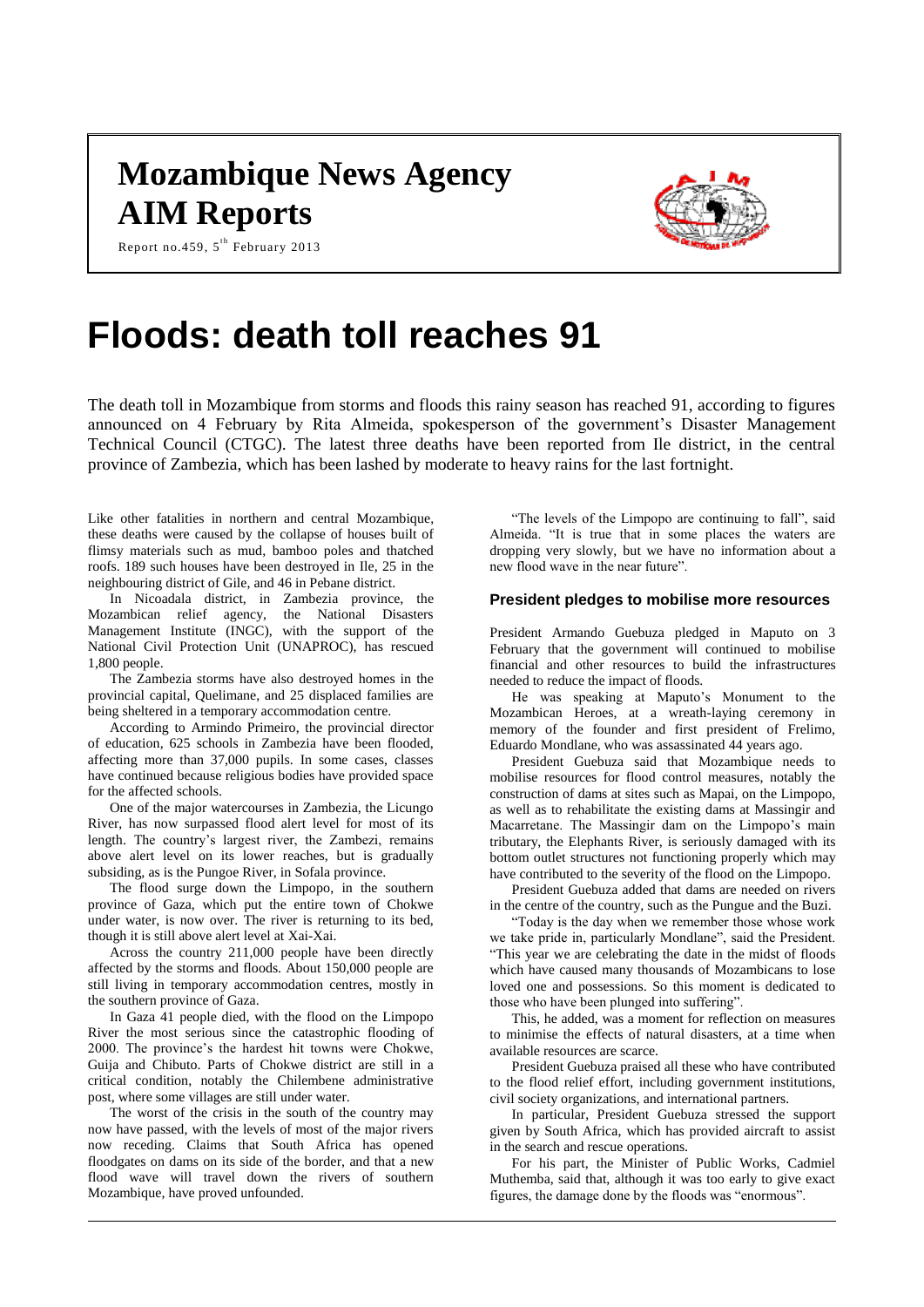#### **United States to support reconstruction**

The United Sates has promised to assist the Mozambican government in post-flood reconstruction, particularly in Chokwe, Guija and Xai-Xai districts, the areas most severely affected by flooding on the Limpopo River.

This pledge was given at a press conference in Maputo on 31 January by US Ambassador Douglas Griffiths, who had just returned from a visit to the Limpopo valley.

Ambassador Griffiths said that the US is also mobilising its partners to provide the assistance required to help people in the flood-stricken areas return to their normal lives.

"The reconstruction phase is very important and the United States will help the government support the victims in order to normalise their lives", he said. "For example, the people will need agricultural inputs in order to resume production, and we are seeing, together with our partners, how we can help"

Griffiths said he had been impressed with the organisation of the temporary accommodation centres set up by the government, with the spirit of mutual help among the flood victims, and with the government's efforts to provide them with better conditions.

He was pleased that the aid the US has already sent to support the victims is indeed reaching its intended destination.

"We saw good leadership given by the National Disasters Management Institute (INGC)", the ambassador said. "The centres are organised, the people are organising themselves, and this is what impresses me about Mozambicans. Yesterday we saw aid arriving for affected people in remote areas, and we are satisfied with this".

For her part, the director of the Maputo office of the US Agency for International Development (USAID), Polly Dunford, said "the INGC's organisation for responding to an emergency situation was much better this year than in previous years. We are seeing progress, but we have to look at the preventive aspects and we are willing to help the Mozambican government and people in this aspect".

The US has already made available \$1.7 million worth of aid for the flood victims, in the shape of food, water purification and sanitation equipment, tents and support for managing the accommodation centres.

#### **Renamo threatens to sabotage elections**

Mozambique's main opposition party Renamo has once again threatened to sabotage the municipal elections scheduled for this year.

According to the daily newspaper "O Pais", the Renamo political delegate in the central province of Manica, Sofrimento Matequenha, addressing a meeting of Renamo militants from all Manica districts in the provincial capital, Chimoio, declared not only that Renamo will boycott the municipal elections, but that it will not allow other parties to participate either.

Matequenha, who had just returned to Chimoio from the base set up by Renamo leader Afonso Dhlakama in the bush of Gorongosa district, in the neighbouring province of Sofala, claimed that sabotage of the elections was justified by the "lack of consensus" over the electoral legislation between Renamo and the government. He made it clear that he was transmitting instructions from Dhlakama.

Matequenha added that Renamo will hold "a peaceful demonstration" throughout the country, and that "if the Frelimo government tries to prevent our demonstrations by using the riot police, we shall respond in the same way, and our fire will not end before we have dislodged Frelimo from power".

The threat of nationwide demonstrations is very familiar. Renamo has been making exactly the same threat since the day after its defeat in the October 2009 presidential and parliamentary elections. Over three years have passed and not a single Renamo demonstration has been held anywhere in the country.

Matequenha argued that Renamo was under pressure from "the people" to hold demonstrations, "and our tolerance has already reached its expiry date. We have no more time to lose. We have not yet defined the dates, but it will certainly be soon".

He claimed that Renamo had received requests from former guerrillas living in Manica to go and join Dhlakama in Gorongosa, "but we have told them they will not all go there, just the masterminds of guerrilla warfare. During our demonstrations, we will need them in all the districts – so we told them 'wait in the districts, you will be useful when the time comes'".

The Renamo guerrillas were demobilised almost 20 years ago – so that many of them are now too old to go back into anything resembling active military service.

A Renamo boycott of the elections will turn them into a straight contest between the ruling Frelimo party, and the Mozambique Democratic Movement (MDM), which looks set to displace Renamo as the country's main opposition force.

#### **World Bank announces \$700 million in loans**

The World Bank has announced that it will provide Mozambique with \$700 million in soft loans over the next two years. The Bank's Vice-President for Africa, Makhdar Diop, announced this funding on 30 January, after an audience with President Armando Guebuza.

The money takes the form of soft loans from the International Development Association (IDA), the World Bank affiliate set up to provide money on easy terms to poor countries. The money is to be repaid over 50 years, and no interest is charged.

The government can use these resources for various types of activity, including support for the state budget.

Diop added that during the audience President Guebuza had expressed in interest in receiving support from the World Bank for dams, rural roads, and for investment in agriculture.

Diop expressed his solidarity with the victims of the current floods in Mozambique, and announced a donation of \$50 million to support the flood victims.

In an overall assessment of the country's situation, Diop stressed the macro-economic successes achieved, but pointed to challenges that require the attention of the authorities including poverty reduction and job creation.

"We agreed that the challenge for the future is to create jobs and to speed up the reduction of poverty", he said. "To achieve this, it is important that there should be greater development of agriculture, to increase production and productivity and generate more employment".

Diop said he had also told President Guebuza of the World Bank's concern at the quality of education in Mozambique. He said reforms were needed to bring the Mozambican education system into line with the needs of the productive sector, and to expand technical training, thus giving young people more employment opportunities.

"It's very important to go to school", he said, "but it's still better to leave school with qualifications that will be useful for the productive sector".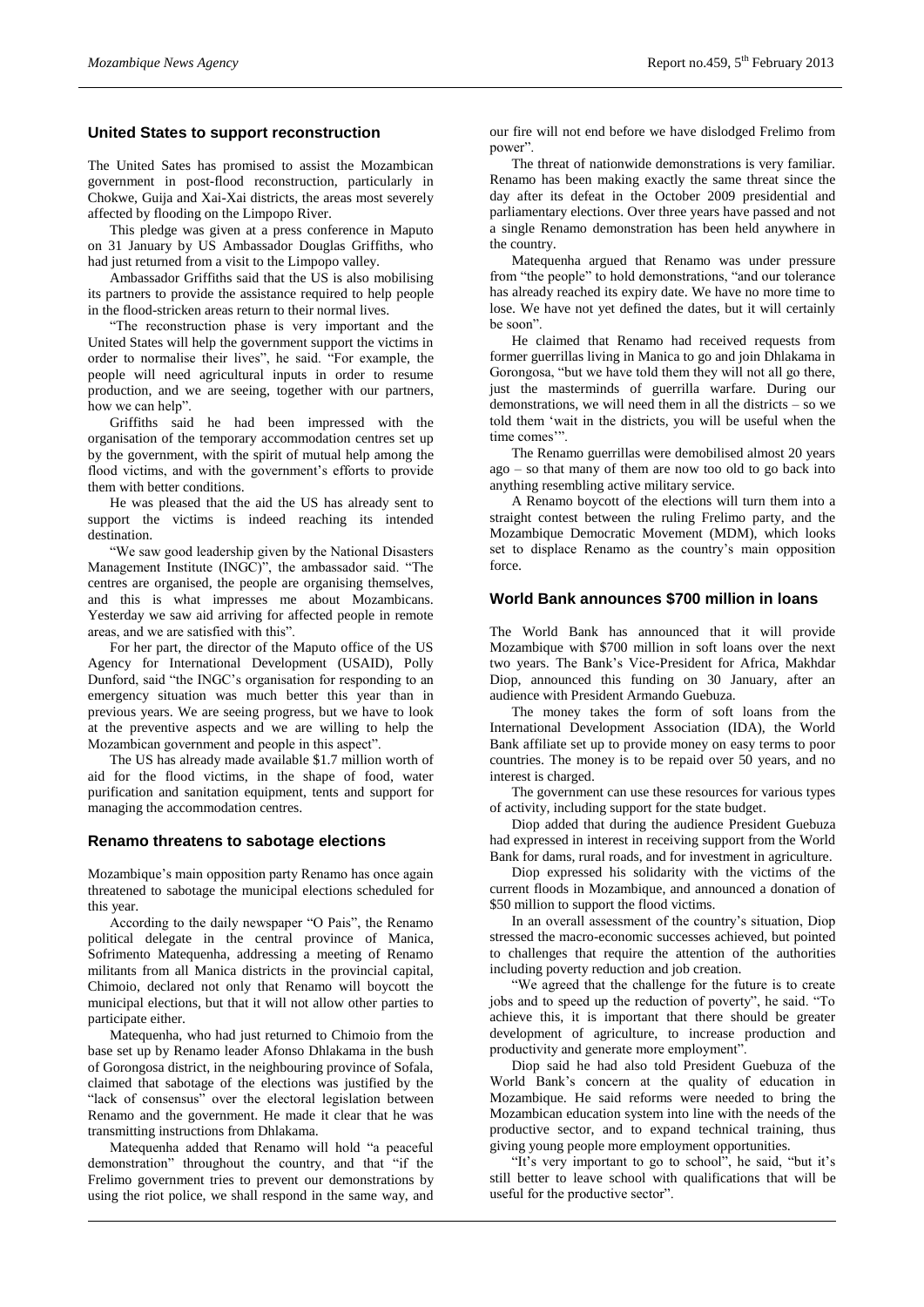# **Attorney-General attacks corrupt judges**

Attorney-General Augusto Paulino has launched a stinging attack on those judges, prosecutors and lawyers who "act in the service of criminals".

Speaking at a Maputo ceremony where 18 new district attorneys were sworn into office, Paulino warned them that during the course of their work "you will meet some colleagues, fortunately not many of them, among prosecutors, judges and lawyers who are genuine servants of organised crime".

Criminals, he continued, take careless or vulnerable judges, prosecutors and lawyers "and turn them into their puppets".

There were judges who feared to risk their lives over cases that landed on their desks. Some judges refused to set dates for cases that were ready for trial, in the hope that the passage of time would dispose of them. Others delayed in handing cases back to the Public Prosecutor's Office to complete the investigation – even though they have the legal prerogative to order the final phases of investigation themselves.

There were also case files "which disappear with the connivance of judges, prosecutors, lawyers, and court officials. This obliges us to reconstruct systematically particular cases, with the resulting loss of time, since inquiries must be held to ascertain the causes and circumstances of the disappearance of the original case file". While this was going on, suspects were released from custody since the evidence to indict them had disappeared.

Magistrates were manipulated by criminals, Paulino accused, "in order to delay decisions or so that cases remain for months on end in the offices of judges or prosecutors without any dispatch".

Through such manoeuvres, he added, organised criminal syndicates gained time to move funds, to flee the country, and to dispose of evidence.

Paulino made a thinly veiled reference to January's release on parole of Vicente Ramaya, one of the men convicted of the murder, in 2000, of the country's foremost investigative journalist, Carlos Cardoso.

Ramaya was serving a prison sentence of 23 years and six months for his part in the murder, but a judge in the tenth section of the Maputo City Court, Aderito Malhope, signed the papers granting Ramaya conditional release after serving half his sentence.

The justification for this early release is Ramaya's supposedly good behaviour in prison. The court contacted the prison authorities for confirmation of this.

Paulino found it incomprehensible that certificates of good behaviour could be issued "in favour of prisoners suspected of commanding criminal networks by mobile phone from their prison cells".

In defiance of all prison norms, Cardoso's killers have repeatedly gained access to mobile phones, through which they can issue instructions to accomplices, and intimidate opponents.

Paulino warned that organised crime is a serious threat to the Mozambican state. "With organised crime there can be no half-measures", he said. "Either organised crime does away with the social model of state that we are building, or the state does away with organised crime".

He told the attorneys "we want you to make a difference in the fight against this swamp of organised crime".

As for "infiltrated agents of crime" in the prosecution services, Paulino warned "we shall be implacable, intolerant and absolutely resolute, cost what it may". Those who did not accept his warnings would find themselves facing court cases, since, when it came to rooting our corrupt prosecutors, "we shall not leave a single clue uninvestigated".

He urged his audience "to continue the titanic battle we are waging against crime. You must pay attention, not only to your own conduct as attorneys, but also to that of others, of judges, of lawyers and of the police".

## **Successes claimed for Millennium Villages**

Minister of Science and Technology, Louis Pelembe, said in Maputo on 31 January that scientific knowledge, combined with local knowledge, is generating new wisdom in the country's Millennium Villages which is contributing to sustainable social and economic development.

Speaking at a meeting drawing up a balance sheet of the achievements of the Millennium Villages, Pelembe said that these community organisations have proved to be spaces where scientists, national and foreign students and members of the public undertake experiments which, if successful, can be reproduced to the benefit of local communities.

Mozambique has been implementing the Millennium Villages programme since 2006. There are now six such villages – at Lionde and Chibuto, in Gaza province, Lumbo and Itoculo, in Nampula, Malua in Zambezia, and Chitima in Tete.

The villages have allowed communities to be organised in community development associations or committees that facilitate the appropriation of scientific knowledge in order to mobilise citizens to achieve the Millennium Development Goals.

Henrique Cau, director of the Research and Technology Transfer Centre (CITT), presenting a report on the first cycle (2009-2012) of the three most recent villages (Malua, Itoculo and Lionde), said that based on this programme 8,800 peasant farmers are receiving direct assistance.

These beneficiaries have increased the area under cultivation and have introduced new crops. Household barns and community warehouses have been built, and a chain of agricultural production has been established.

Cau said that the new warehouses allow the community committees to preserve crops so that they can be sold at times of shortage, which should provide income and ensure the sustainability of the villages.

He said this was how the villages are managing to build or rehabilitate irrigation schemes or schools, and to purchase school materials.

In the area of health, he added, 3,487 mosquito nets have been distributed in the three villages, 17 community midwives have been trained, and meetings have been organised on HIV/AIDS, attended by about 8,000 people. Two health units have been equipped, and one "waiting house" has been built where pregnant women can stay before they give birth.

In the older villages (Chibuto, Lumbo and Chitima) where management has passed into the hands of the communities, Cau said that activities are continuing at a good pace. In Chitima, for example, an irrigation system has been installed, and pavilions have been built to train poultry farmers. A Rural Development Centre covering four hectares has been set up, and 100 farmers have been trained in various agricultural techniques.

In Lumbo, which is on the coast, a second fishing boat has been built, as well as three classrooms at the local school. 56 people have been trained in information technologies, and seven projects financed with micro-credit are being monitored.